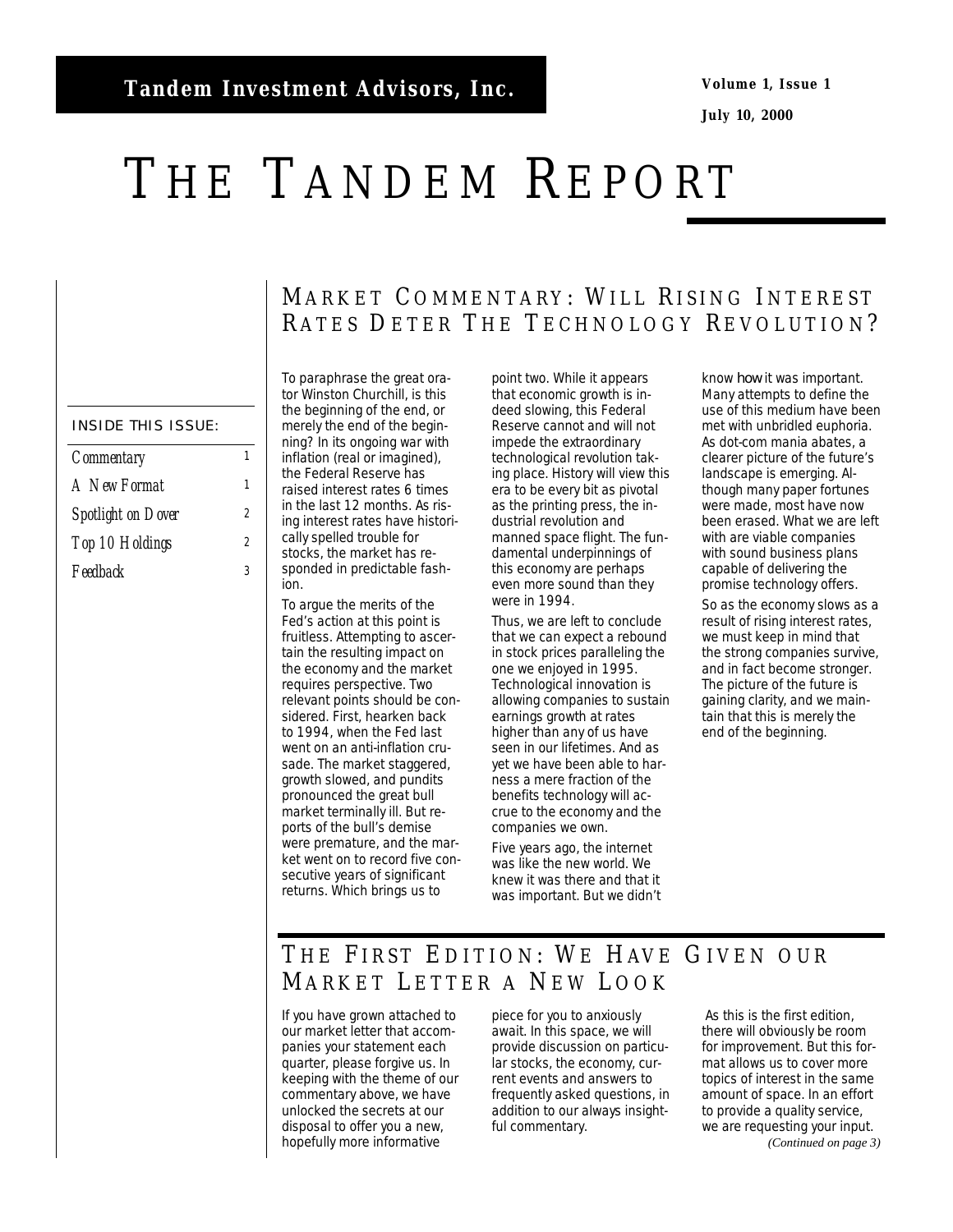# <span id="page-1-0"></span>SPOTLIGHT ON DOVER CORP.

| <u>DOVER CORP. (NYSE: DOV)</u>                |                                   | <b>Recent Price: 45</b>            |  |
|-----------------------------------------------|-----------------------------------|------------------------------------|--|
| <b>Dividend Yield: 1.0%</b>                   | <b>Earnings Yield: 5.4%</b>       | <b>P/E Ratio on 2000 EPS: 18.4</b> |  |
| Earnings Per Share: 1998 1999 2000(E) 2001(E) |                                   |                                    |  |
|                                               | $1.45$ $1.95$ $2.45(E)$ $2.83(E)$ |                                    |  |

Dover Corp. has broken into Tandem's Top 10 holdings, but is not a widely recognized name. Dover is a well-run, diversified company operating nearly 50 separate businesses divided into 4 divisions. The most dynamic division is Dover Technologies, which accounts for approximately 30% of sales. This group has a history of being quite cyclical, but recorded a 55% earnings gain in 1999. There are multiple units under the banner of Dover Technologies, ranging from circuit board assembly equipment to electronic components and ink-jet printing equipment. With the technological revolution the world economy is currently undergoing, the Technologies division should fuel corporate earnings growth for the foreseeable future.

But Dover Technologies isn't the only division that should make one optimistic about Dover's future. The other three divisions are Dover Industries, Dover Diversified and Dover Resources. Each has compiled an impressive record of growth. Products and services offered by these three include transportation, food service, machine tool, and waste handling equipment (Industries), can-making machinery, compressors and food refrigeration and display cases (Diversified), as well as equipment for the automotive, fluid-handling and petroleum industries (Resources).

Dover is in possession of an impressive portfolio of companies. And Dover has managed the portfolio admirably since 1955. In that time, earnings growth has averaged about 14% annually. In the 1990's, earnings growth annualized at about 18%. This performance history makes us optimistic about Dover's prospects going forward. Further, it is rare to find a company of this quality and dependability trading at a P/E roughly equivalent to the rate of earnings growth. Few stocks we follow are that reasonably priced.

Dover represents the type of company we like to own as a core holding in our portfolios. Management has produced impressive earnings and dividend growth through strategic planning and implementation, and by owning businesses that dominate their respective fields. While we do not expect to see Dover capturing headlines in other publications, we felt it appropriate to highlight the tenth largest holding in our composite here.

## THE TOP 10 HOLDINGS IN OUR COMPOSITE: *A S O F 6/30/00*

Tandem reports returns for a composite that includes all growth accounts that we manage with full discretion. We thought it might be informative to share the largest holdings in the accounts that make up the composite.

As you can see, these are well known, quality companies. We enjoy some concentration in the best technology and pharmaceutical names, and have achieved solid results without becoming speculative. Composite returns are available upon request.

1. AMGEN, Inc.

- 2. General Electric
- 3. Merck & Co.
- 4. Cisco Systems, Inc.
- 5. Pfizer, Inc.
- 6. AES Corp.
- 7. Johnson & Johnson
- 8. Applied Materials
- 9. IBM
- 10. Dover Corp.

*… it is rare to find a company of this quality and dependability trading at a P/E roughly equivalent to the rate of earnings growth.*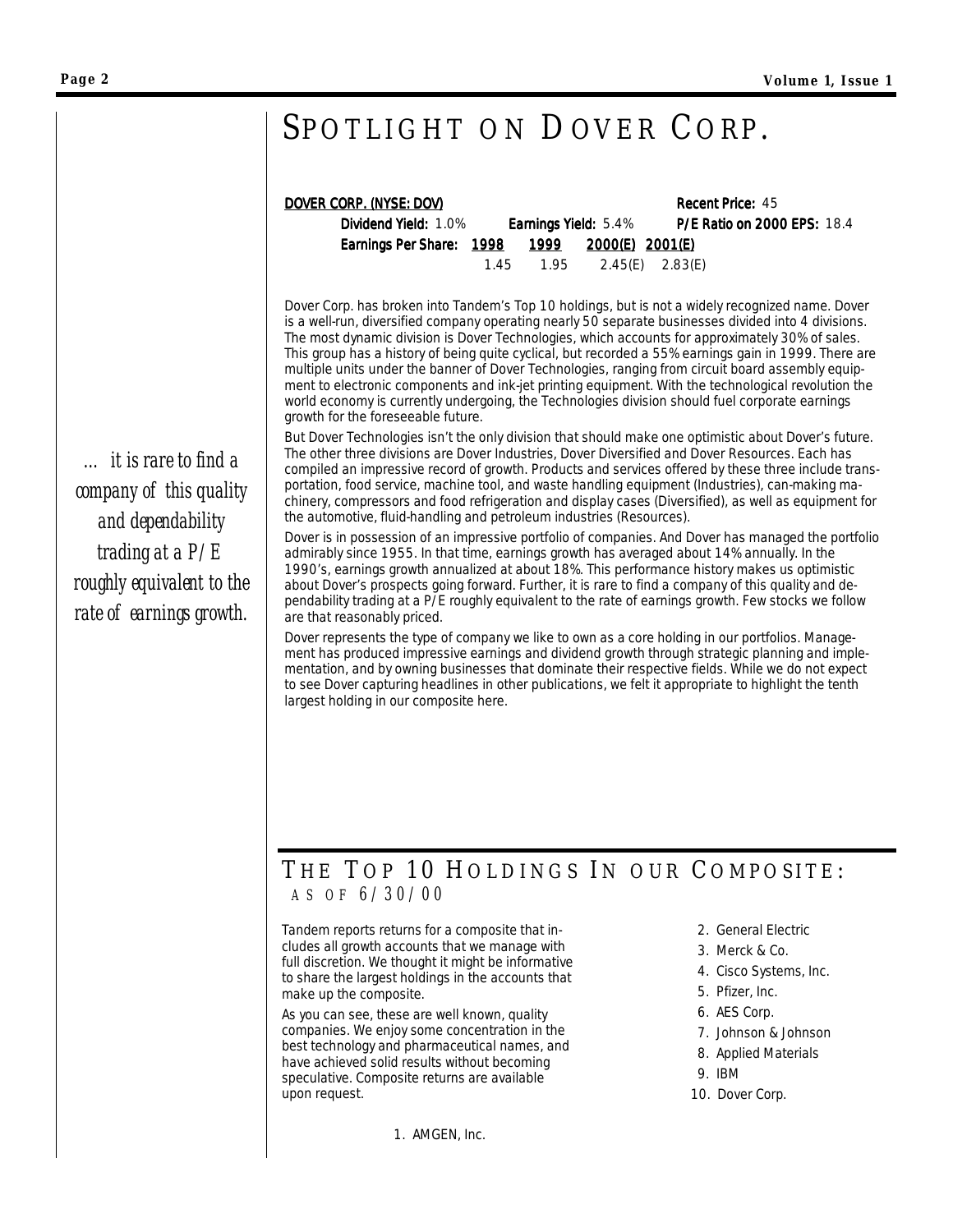# <span id="page-2-0"></span>THE NEW LOOK MARKET LETTER

*(Continued from page 1)* At your convenience, please take a moment to complete and clip the reply form below. We have provided you with a return envelope. It is our hope that with your input, we can cover topics that will make this interesting and worthwhile. Let us know what you think of the new format, if there are any topics you would like to see covered and

if there are any questions we might answer in the next edition. Further, let us know if there is anyone who might benefit from a complimentary copy. Thank you for your assistance. We are committed to making this a valuable ser-

vice.

*"In an effort to provide a quality service, we are requesting your input."* 

### R ESPONSES ARE WELCOME

Thank you for taking the time to help us make this letter useful to you. Feel free to write additional comments .

\_\_\_\_\_\_\_\_\_\_\_\_\_\_\_\_\_\_\_\_\_\_\_\_\_\_\_\_\_\_\_\_\_\_\_\_\_\_\_\_\_\_\_\_\_\_\_\_\_\_\_\_\_\_\_\_\_\_\_\_\_\_\_\_\_\_\_\_\_\_\_\_\_\_\_\_\_\_\_\_\_\_\_\_\_\_\_ \_\_\_\_\_\_\_\_\_\_\_\_\_\_\_\_\_\_\_\_\_\_\_\_\_\_\_\_\_\_\_\_\_\_\_\_\_\_\_\_\_\_\_\_\_\_\_\_\_\_\_\_\_\_\_\_\_\_\_\_\_\_\_\_\_\_\_\_\_\_\_\_\_\_\_\_\_\_\_\_\_\_\_

\_\_\_\_\_\_\_\_\_\_\_\_\_\_\_\_\_\_\_\_\_\_\_\_\_\_\_\_\_\_\_\_\_\_\_\_\_\_\_\_\_\_\_\_\_\_\_\_\_\_\_\_\_\_\_\_\_\_\_\_\_\_\_\_\_\_\_\_\_\_\_\_\_\_\_\_\_\_\_\_\_\_\_\_\_\_\_ \_\_\_\_\_\_\_\_\_\_\_\_\_\_\_\_\_\_\_\_\_\_\_\_\_\_\_\_\_\_\_\_\_\_\_\_\_\_\_\_\_\_\_\_\_\_\_\_\_\_\_\_\_\_\_\_\_\_\_\_\_\_\_\_\_\_\_\_\_\_\_\_\_\_\_\_\_\_\_\_\_\_\_\_\_\_\_ \_\_\_\_\_\_\_\_\_\_\_\_\_\_\_\_\_\_\_\_\_\_\_\_\_\_\_\_\_\_\_\_\_\_\_\_\_\_\_\_\_\_\_\_\_\_\_\_\_\_\_\_\_\_\_\_\_\_\_\_\_\_\_\_\_\_\_\_\_\_\_\_\_\_\_\_\_\_\_\_\_

\_\_\_\_\_\_\_\_\_\_\_\_\_\_\_\_\_\_\_\_\_\_\_\_\_\_\_\_\_\_\_\_\_\_\_\_\_\_\_\_\_\_\_\_\_\_\_\_\_\_\_\_\_\_\_\_\_\_\_\_\_\_\_\_\_\_\_\_\_\_\_\_\_\_\_\_\_\_\_\_\_\_\_

\_\_\_\_\_\_\_\_\_\_\_\_\_\_\_\_\_\_\_\_\_\_\_\_\_\_\_\_\_\_\_\_\_\_\_\_\_\_\_\_\_\_\_\_\_\_\_\_\_\_\_\_\_\_\_\_\_\_\_\_\_\_\_\_\_\_\_\_\_\_\_\_\_\_\_\_\_\_\_\_\_\_\_

\_\_\_\_\_\_\_\_\_\_\_\_\_\_\_\_\_\_\_\_\_\_\_\_\_\_\_\_\_\_\_\_\_\_\_\_\_\_\_\_\_\_\_\_\_\_\_\_\_\_\_\_\_\_\_\_\_\_\_\_\_\_\_\_\_\_\_\_\_\_\_\_\_\_\_\_\_\_\_\_\_\_\_\_\_\_\_ \_\_\_\_\_\_\_\_\_\_\_\_\_\_\_\_\_\_\_\_\_\_\_\_\_\_\_\_\_\_\_\_\_\_\_\_\_\_\_\_\_\_\_\_\_\_\_\_\_\_\_\_\_\_\_\_\_\_\_\_\_\_\_\_\_\_\_\_\_\_\_\_\_\_\_\_\_\_\_\_\_\_\_\_\_\_\_ \_\_\_\_\_\_\_\_\_\_\_\_\_\_\_\_\_\_\_\_\_\_\_\_\_\_\_\_\_\_\_\_\_\_\_\_\_\_\_\_\_\_\_\_\_\_\_\_\_\_\_\_\_\_\_\_\_\_\_\_\_\_\_\_\_\_\_\_\_\_\_\_\_\_\_\_\_\_\_\_\_

\_\_\_\_\_\_\_\_\_\_\_\_\_\_\_\_\_\_\_\_\_\_\_\_\_\_\_\_\_\_\_\_\_\_\_\_\_\_\_\_\_\_\_\_\_\_\_\_\_\_\_\_\_\_\_\_\_\_\_\_\_\_\_\_\_\_\_\_\_\_\_\_\_\_\_\_\_\_\_\_\_\_\_\_\_\_\_ \_\_\_\_\_\_\_\_\_\_\_\_\_\_\_\_\_\_\_\_\_\_\_\_\_\_\_\_\_\_\_\_\_\_\_\_\_\_\_\_\_\_\_\_\_\_\_\_\_\_\_\_\_\_\_\_\_\_\_\_\_\_\_\_\_\_\_\_\_\_\_\_\_\_\_\_\_\_\_\_\_\_\_

 $\_$  , and the set of the set of the set of the set of the set of the set of the set of the set of the set of the set of the set of the set of the set of the set of the set of the set of the set of the set of the set of th

What do you think of the new format?

General Comments? \_\_\_\_\_\_\_\_\_\_\_\_\_\_\_\_\_\_\_\_\_\_\_\_\_\_\_\_\_\_\_\_\_\_\_\_\_\_\_\_\_\_\_\_\_\_\_\_\_\_\_\_\_\_\_\_\_\_\_\_\_\_\_\_\_\_\_

Is this helpful? \_\_\_\_\_\_\_\_\_\_\_\_\_\_\_\_\_\_\_\_\_\_\_\_\_\_\_\_\_\_\_\_\_\_\_\_\_\_\_\_\_\_\_\_\_\_\_\_\_\_\_\_\_\_\_\_\_\_\_\_\_\_\_\_\_\_\_\_\_\_\_\_

Any suggestions for future topics? \_\_\_\_\_\_\_\_\_\_\_\_\_\_\_\_\_\_\_\_\_\_\_\_\_\_\_\_\_\_\_\_\_\_\_\_\_\_\_\_\_\_\_\_\_\_\_\_\_\_\_\_\_\_\_\_

Any questions we can answer? \_\_\_\_\_\_\_\_\_\_\_\_\_\_\_\_\_\_\_\_\_\_\_\_\_\_\_\_\_\_\_\_\_\_\_\_\_\_\_\_\_\_\_\_\_\_\_\_\_\_\_\_\_\_\_\_\_\_\_

Anyone we can send a copy to? \_\_\_\_\_\_\_\_\_\_\_\_\_\_\_\_\_\_\_\_\_\_\_\_\_\_\_\_\_\_\_\_\_\_\_\_\_\_\_\_\_\_\_\_\_\_\_\_\_\_\_\_\_\_\_\_\_

Thanks.